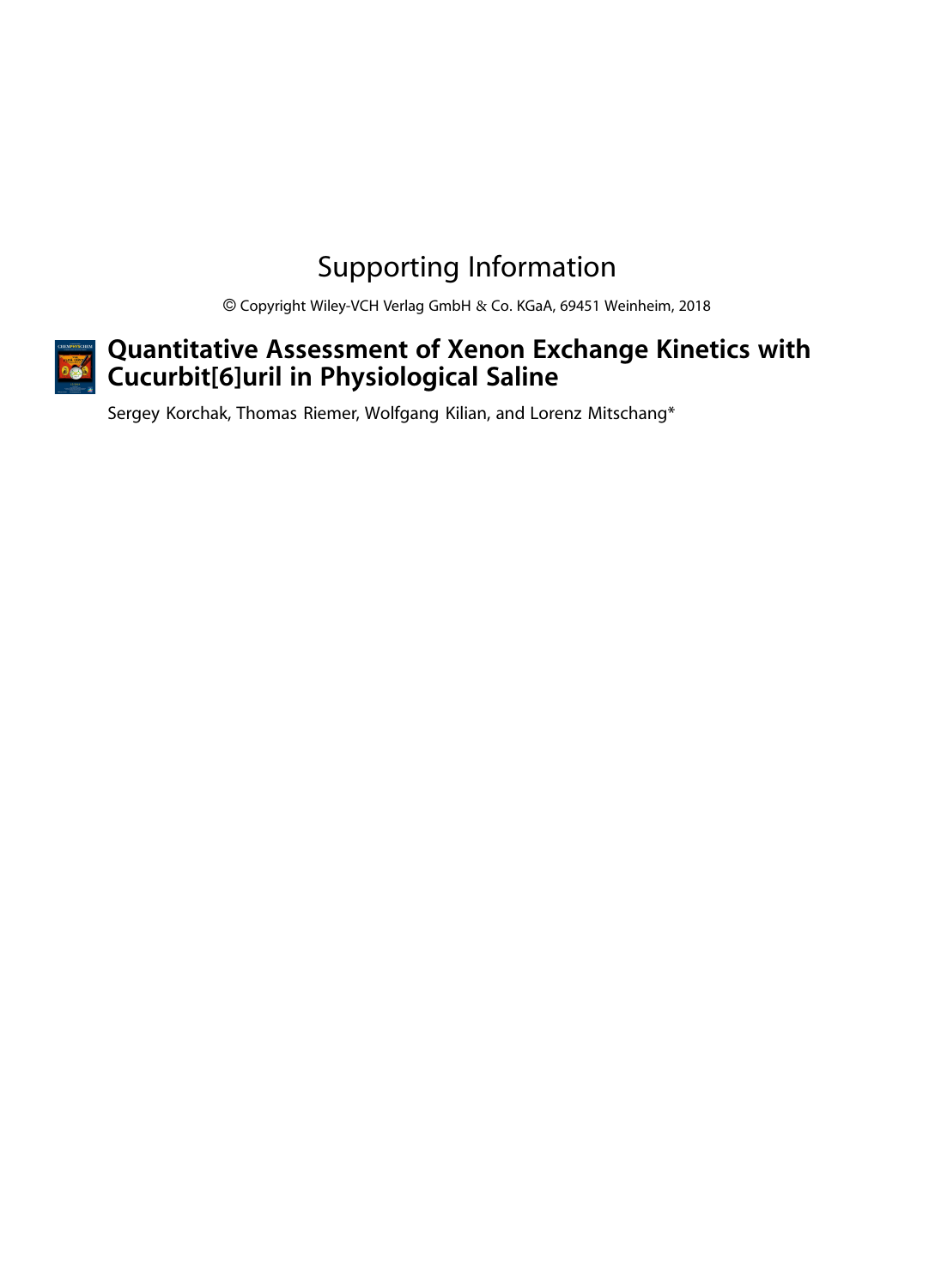## **Saturation transfer experiment**



**Fig. S1.** Depletion rate  $(k_{\text{off}})$  for the signal of CB[6]-bound hpXe in dependence of xenon partial pressure determined by saturation transfer from free hpXe for 4.5 mM CB[6] in PBS at 298 K. Saturation was achieved by CW irradiation of amplitude 500 Hz which is the maximum permissible not to directly saturate CB[6]-bound hpXe. The individual depletion rates were obtained by a monoexponential fit to the signal intensity of free and CB[6]-bound xenon, respectively, in dependence of the exchange period which was varied between 0 and 2.5 ms. Error margins are the standard error from the depletion rate fitting. For the sample saturated with xenon gas at 0.02 bar partial pressure, the exchange rate was  $k_{\text{off}} = 690 \pm 148$  Hz while the line width of the CB[6]-bound hpXe signal obtained by Lorentzian line fitting of the respective standard spectrum corresponds to the rate 1215 $\pm$ 1 Hz in case any contributions other than exchange broadening are ignored (Fig. 1b main text).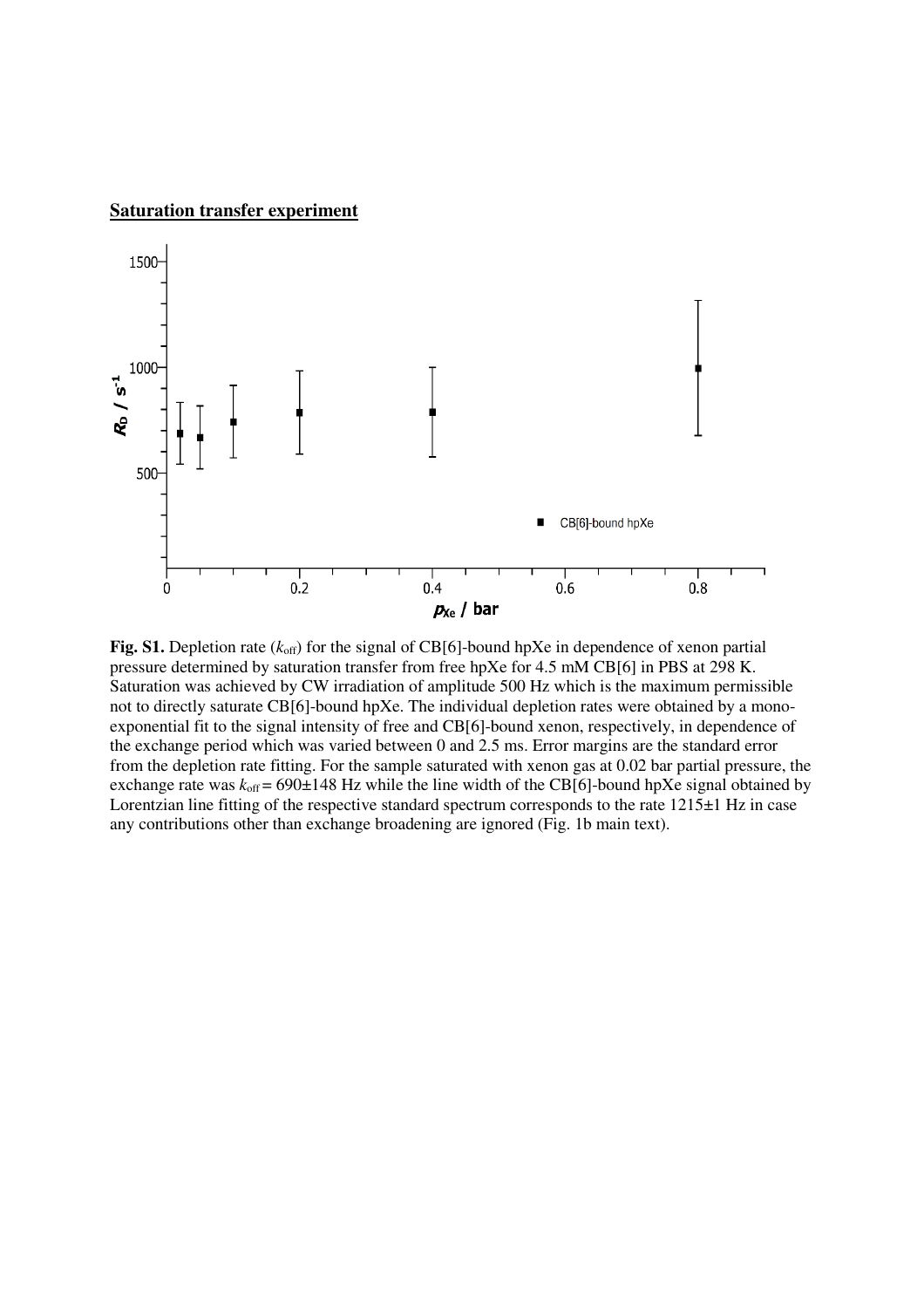**Exchange of anti-parallel magnetization generated by selective inversion of free hpXe** 



**Fig. S2.** Depletion rates  $(k_{off} + k_{on})$  for free and CB[6]-bound hpXe in dependence of the preparation pulse phase determined by application of a selective inversion pulse to the free xenon magnetization for the preparation of anti-parallel magnetization with the pulse sequence in Fig. 2a in the main text. The sample was 4.5 mM CB[6] in PBS at 298 K saturated with xenon gas at 0.02 bar partial pressure. For inversion, a Gaussian pulse of 0.7 ms duration was used which is at the limit permitted for clean spectrally selective pulse action not affecting the resonance of CB[6]-bound xenon ~6 kHz shifted upfield. The individual depletion rates were obtained by a mono-exponential fit to the signal intensity of free and CB[6]-bound xenon, respectively, in dependence of the exchange period which was varied between 0 and 2.5 ms. Error margins are the standard error from the depletion rate fitting. With the phase of the read pulse held constant, the depletion rates vary with changing phase of the Gaussian pulse. However, through accumulation of the signal intensities for the different phase settings close to identical depletion rates within narrow error margins are attained, as theoretically expected (Ref. 20). Quantitative exploitation of the latter by division through the scaling factor  $1+M_{\text{CKe}}/M_{\text{Xe}}$  using the equilibrium magnetization of free and encaged hpXe in the corresponding standard spectrum,  $M_{Xe}$  and  $M_{\text{CXe}}$ , respectively (Eq. 1 main text), yields for the exchange rate the weighted mean  $k_{\text{off}} = 888 \pm 76 \text{ Hz}$ . This result is an improvement in comparison to the saturation transfer experiment but still falls short of the expectation from the line width consideration in the standard spectrum (Fig. 1 main text).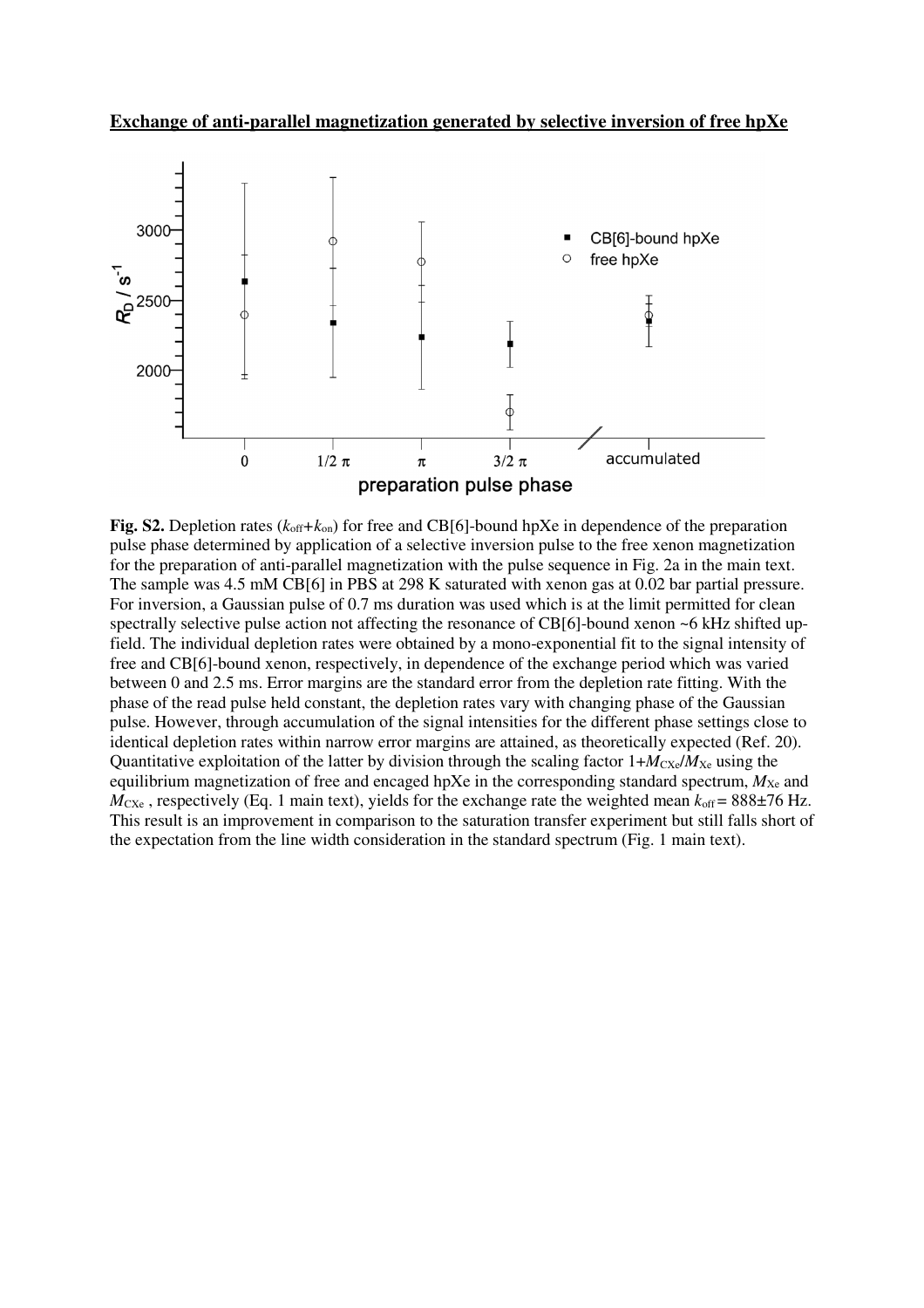**Exchange of anti-parallel magnetization generated by non-selective pulse action** 



**Fig. S3.** Depletion rates  $(k_{\text{off}}+k_{\text{on}})$  for free and CB[6]-bound hpXe in dependence of the preparation pulse phase determined by application of a non-selective preparation pulse for the generation of antiparallel magnetization with the pulse sequence in Fig. 2a in the main text. The sample was 4.5 mM CB[6] in PBS at 298 K saturated with xenon gas at 0.02 bar partial pressure. The preparation pulse had a duration of 145 µs to invert resonantly the free hpXe magnetization but to cycle the CB[6]-bound xenon ~6 kHz shifted up-field back to its equilibrium position (Fig. 2b main text). The individual depletion rates were obtained by a mono-exponential fit to the signal intensity of free and CB[6] bound xenon, respectively, in dependence of the exchange period which was varied between 0 and 2.5 ms. Error margins are the standard error from the depletion rate fitting. With the phase of the read pulse held constant, the depletion rates vary with changing phase of the preparation pulse as happened in case of the Gaussian selective inversion (Fig. S2). Again, through accumulation of the signal intensities for the different phase settings close to identical depletion rates within narrow error margins are attained. Quantitative exploitation of the latter by division through the scaling factor  $1+M_{\text{CX}}/M_{\text{Xe}}$ using the equilibrium magnetization of free and encaged hpXe in the corresponding standard spectrum,  $M_{Xe}$  and  $M_{Xe}$ , respectively (Eq. 1 main text), yields for the exchange rate the weighted mean  $k_{\text{off}}$  = 1192 $\pm$ 12 Hz which is reasonable considering the line width in the standard spectrum (Fig. 1 main text).